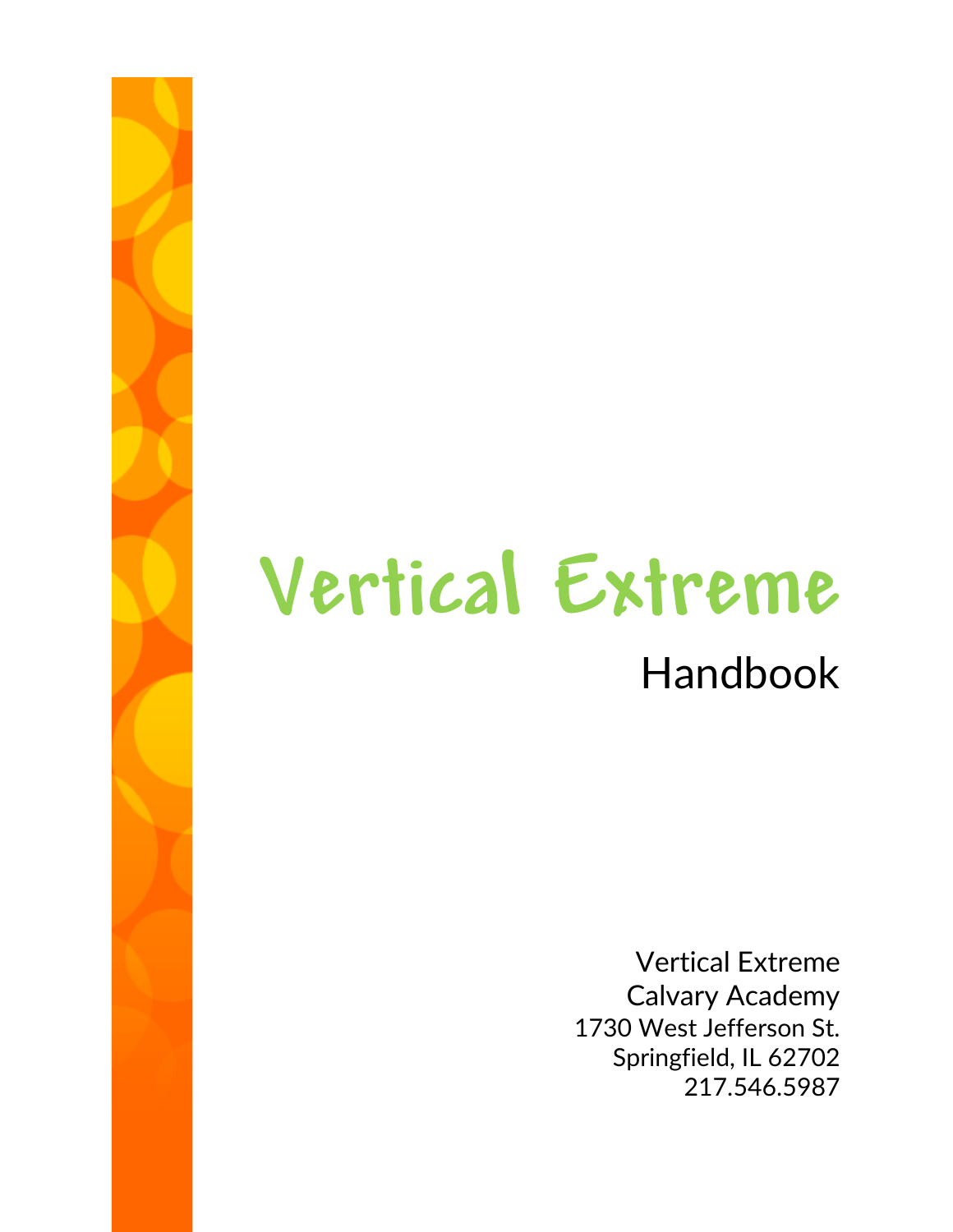# Table of contents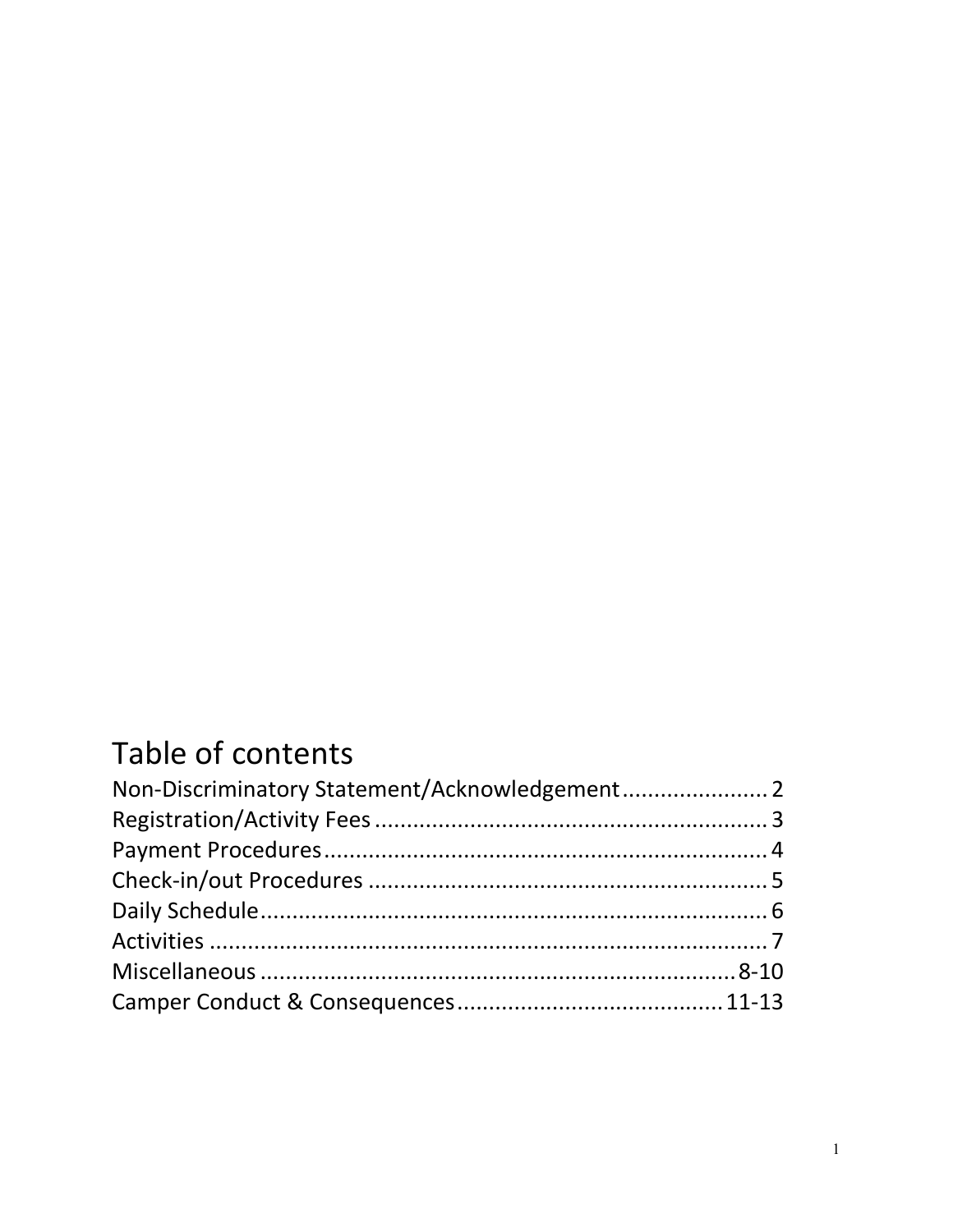#### Non-Discriminatory Statement

Vertical Extreme admits campers of any race, color, national or ethnic origin, sex, age or handicap to all the rights and privileges, programs, and activities generally accorded or made available to the campers of Vertical Extreme. It does not discriminate on the basis of race, color, national and ethnic origin in administration of its educational policies, admission policies, scholarship and/or financial aid programs, athletic and other camp administered programs.

#### Acknowledgment

The receipt of this handbook constitutes official parent/guardian notification with regard to camper rights, records, discipline and other important items as may be required by law, rule or regulation. Vertical Extreme is not licensed or regulated by DCFS.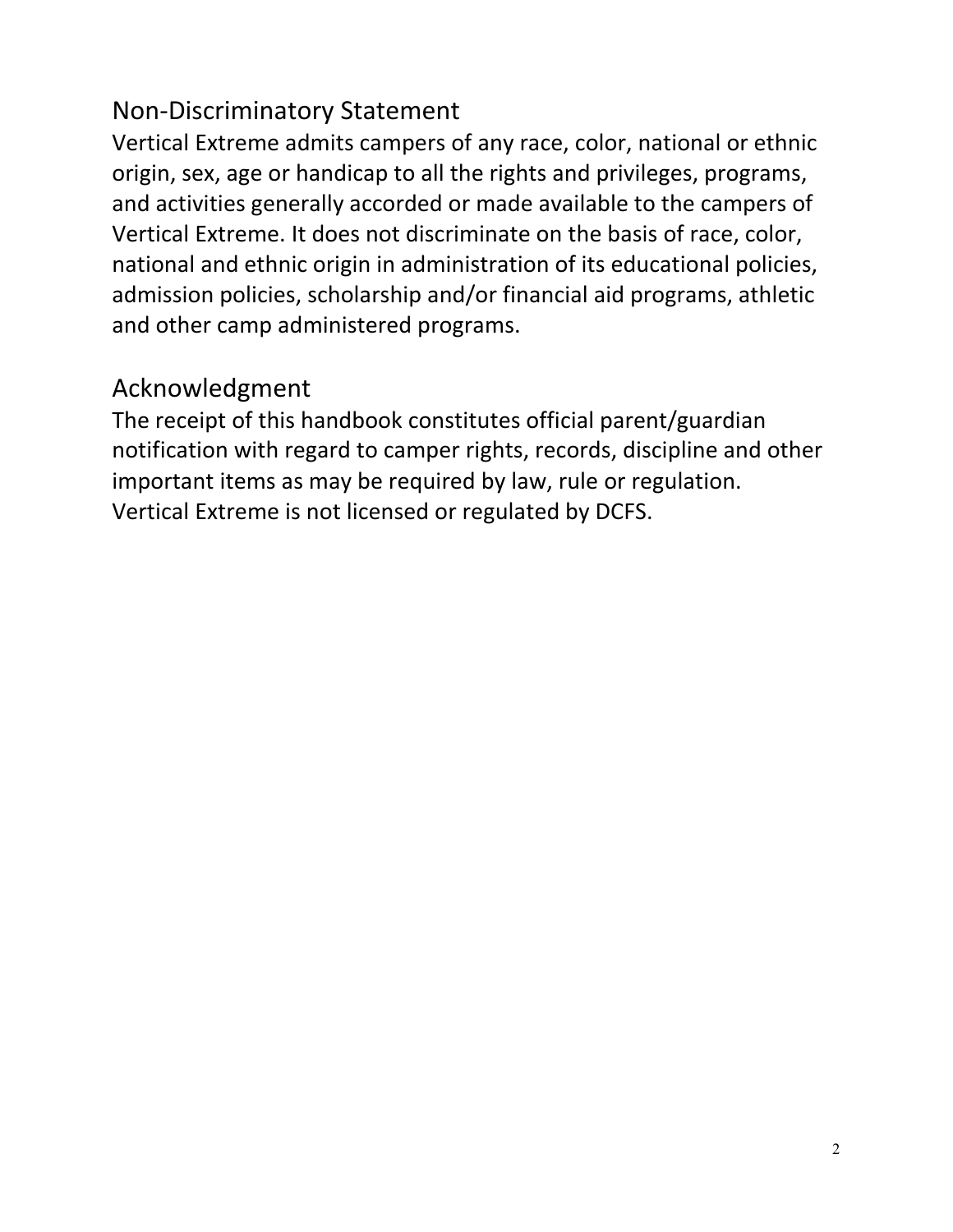# **VERTICAL EXTREME SUMMER CAMP**

Vertical Extreme Summer Camp at Calvary Academy provides extreme fun summer activities in a safe and secure setting for kids entering 1st through 6th grade.

Camp is open Monday - Friday, 7AM - 5:30PM except for July 4th or a date observed to celebrate July 4th. Payments according to your contractual agreement will still be expected for week of July 4th.

#### **FULL OR PART-TIME REGISTRATION**

- Campers registered 5 days per week are considered full-time.
- Campers registered for more than 2 weeks are considered full-time.
- Campers may attend all summer or sign-up in advance for specific weeks.
- Campers registered 4 days or less per week are considered part-time.

#### **NON-REFUNDABLE ACTIVITY FEE**

A one-time non-refundable activity fee is due at the time of registration for fulltime campers. The activity-fee is included in the weekly fees for part-time campers. Weekly fees include daily breakfast, hot lunch, snacks, and all summer activities.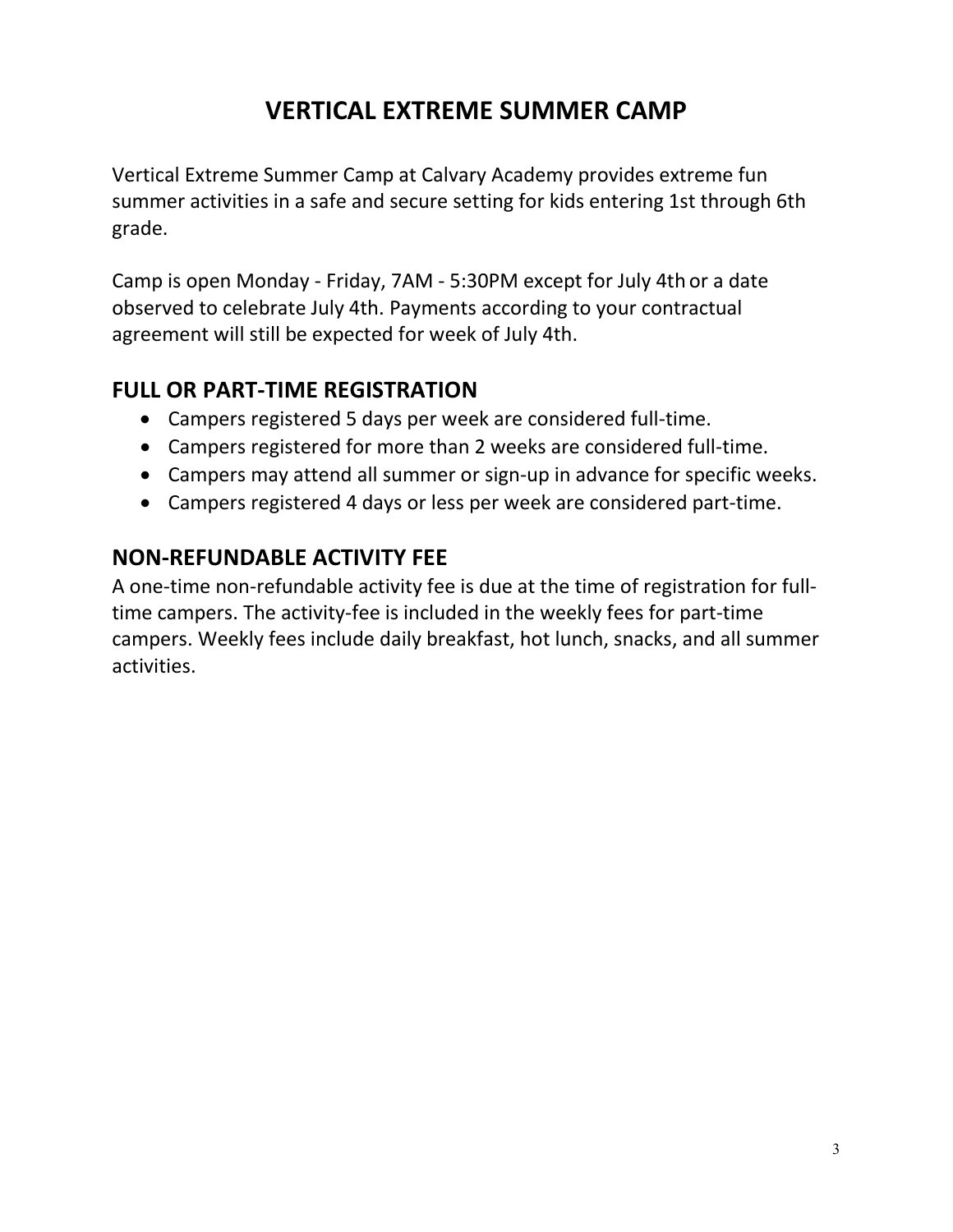# **PAYMENT PROCEDURES**

#### **Methods of Payment**

- Check please include your child's name on the memo line of EVERY CHECK
- Cash
- Credit Card/Debit Card please note a 3% convenience fee will be added to transaction.
- Paid by Service organizations: If you are involved with a service organization which aids in the payment of your VE summer camp fees, we must have **written confirmation from that organization stating they are going to assume all responsibility for the payment of your child BEFORE YOUR CHILD CAN ATTEND CAMP**.

#### **Payment Due Date**

- A one-time non-refundable activity fee is due at the time of registration for full-time campers.
- One week in advance, to be paid by Monday of each week or your camper will not be allowed to stay.

**Late Fees**(\$15 for each 10 minutes you are late picking up your child past 5:31 pm VE clock time)

• Added to your account, to be paid with the next week's payment.

#### **Unpaid Accounts**

- Your child may not attend VE if payment is not made on Monday of each week. Please contact the camp director if special arrangements are necessary. If the payment is not paid by Friday of that week a \$10 late fee will be added to your account.
- The financial obligation of VE is the responsibility of the parent/guardian. If an agency has agreed to pay for your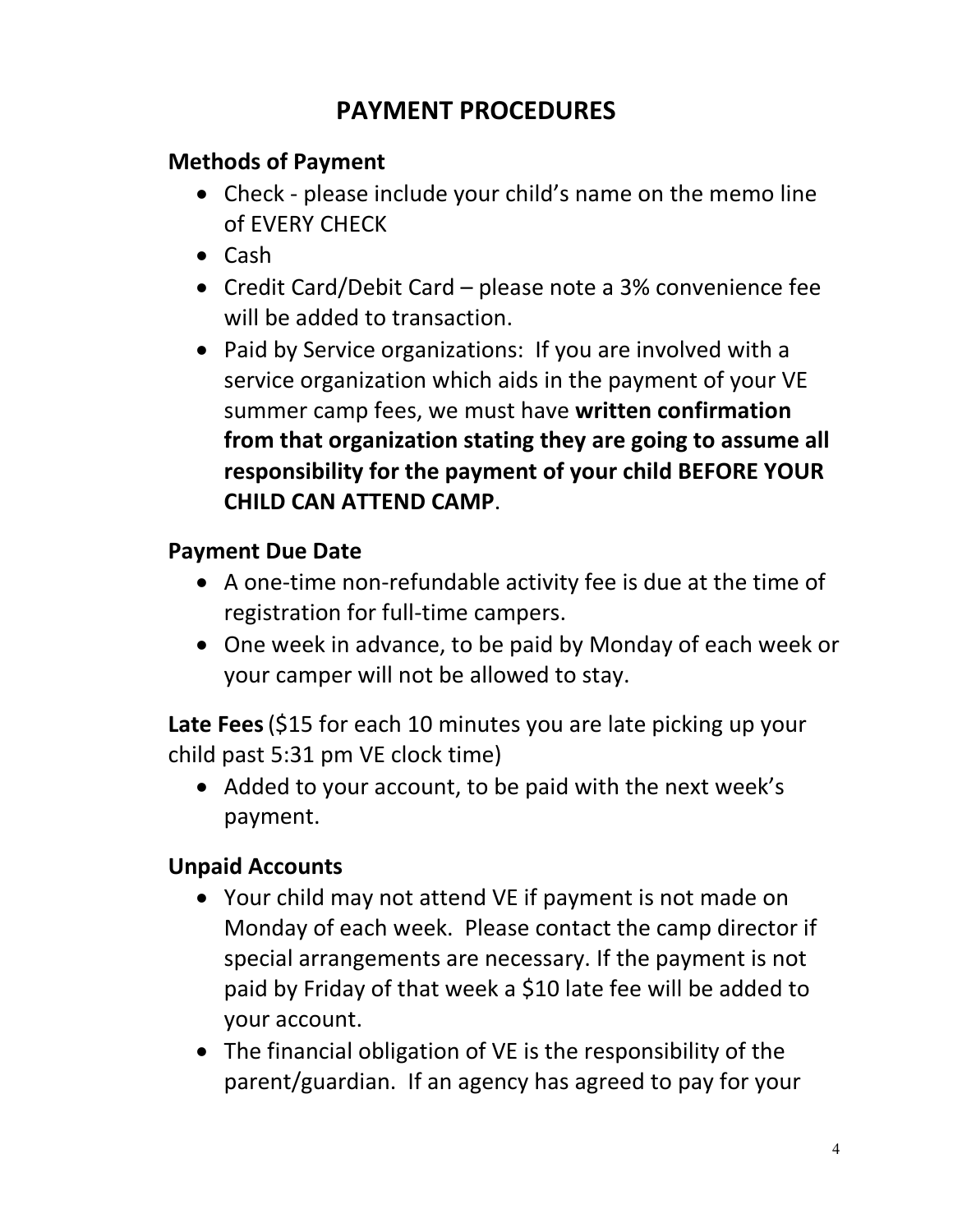child's VE summer camp, yet it fails to do so, payment is expected by the parent/guardian.

# **CHECK-IN/OUT PROCEDURES**

#### **Hours of operation: Monday-Friday 7am-5:30pm.**

#### **Check-In**

- Parent/Guardian please walk in with your child for safety.
- **Parent/Guardian MUST sign in camper each morning.**
- Procedure:
	- Walk in through ENTRANCE at Calvary Academy.
	- Sign in:
		- Before 8:30am: Security Entrance
		- After 8:30am: Academy Office
		- Turn in any medicine

#### **Check-Out**

- Only individuals who are listed on the VE sign-up sheet will be allowed to pick up your child. **We will not allow anyone who is not on the contract to pick up without prior written permission.** This is for your child's safety. VE reserves the right to ask any person for a picture identification card.
- Your child must be accompanied by the person who is checking him/her out.
- You may pick up at the site of the field trip if prior arrangements are made with a camp director.
- Campers **are not** allowed to stay at the VE camp site while the rest of the group attends the field trip.
- Campers **are not** allowed to stay at the field trip site when VE leaves the site.

#### **Late Pick-Up**

• Fee: \$15 for every 10 minutes after 5:31 pm, according to the VE clock.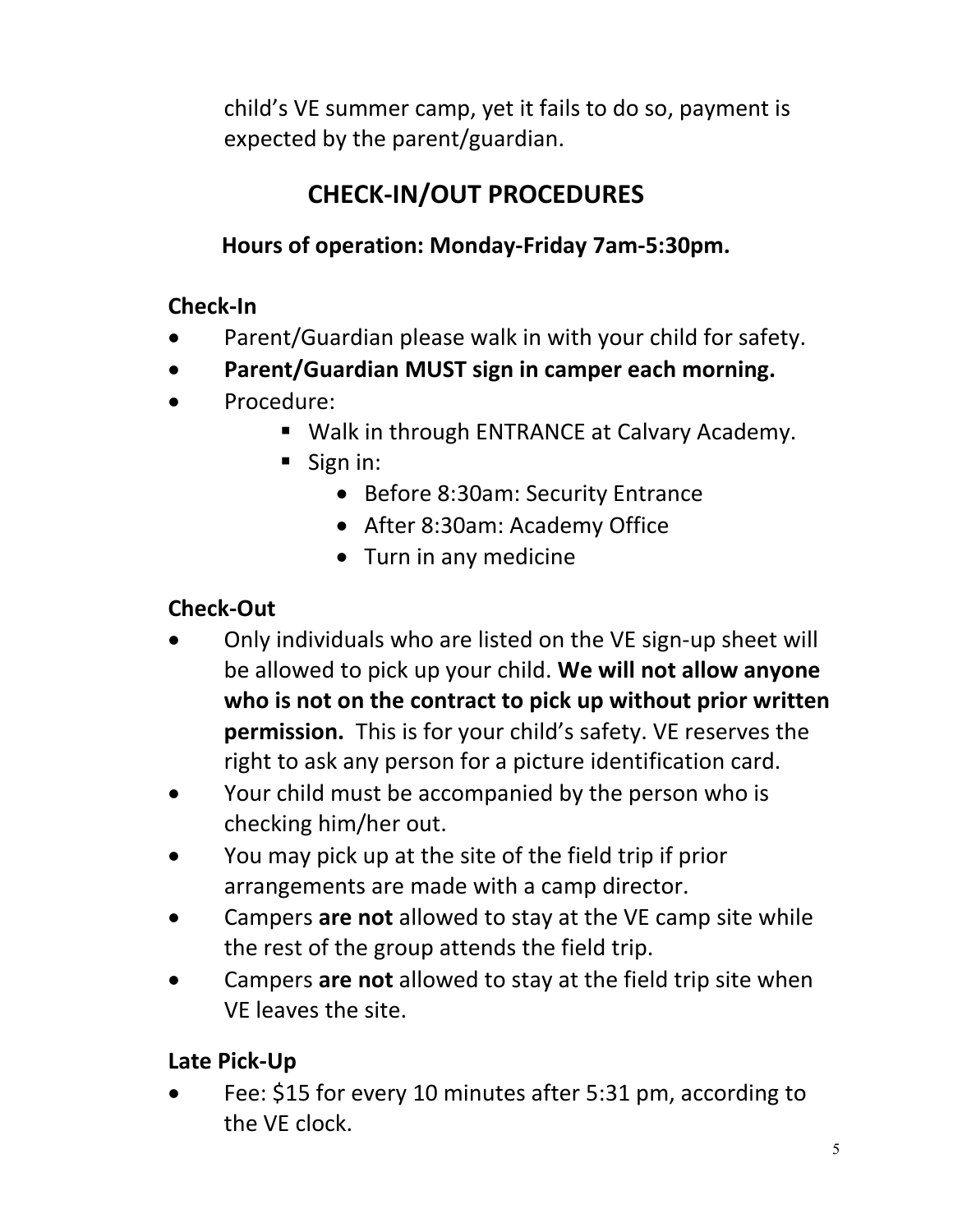# **DAILY SCHEDULE**

| $7:00$ am      | Check-In Begins                                                                  |
|----------------|----------------------------------------------------------------------------------|
| $8:15-8:40$ am | <b>Breakfast</b>                                                                 |
| 8:40-9:00 am   | Breakdown session (attendance is taken, campers are<br>separated into groups)    |
| $9:00$ am      | <b>Classes Begin</b>                                                             |
|                | 11:00-12:00 pm Lunch (time varies depending on departure time for<br>field trip) |
| $3:30$ pm      | Campers return. Snack is approximately served.                                   |
| 4:00-5:30 pm   | Post-camp activities                                                             |
| 5:31 pm        | Late Fee begins to be charged                                                    |

#### **Breakfast (cost is included in weekly VE fee)**

- 8:15-8:40 am
- Cold breakfast provided 3 days per week.
- Hot breakfast provided 2 days per week.

#### **Morning Session**

- Each class will rotate among centers which may include, but are not limited to:
	- PE
	- Bible
	- Arts and Crafts
	- Games
	- Music
	- Cooking

#### **Lunch (cost is included in weekly VE fee)**

• Hot lunch provided 5 days a week.

#### **Afternoon Snack (cost is included in weekly VE fee)**

• Provided every day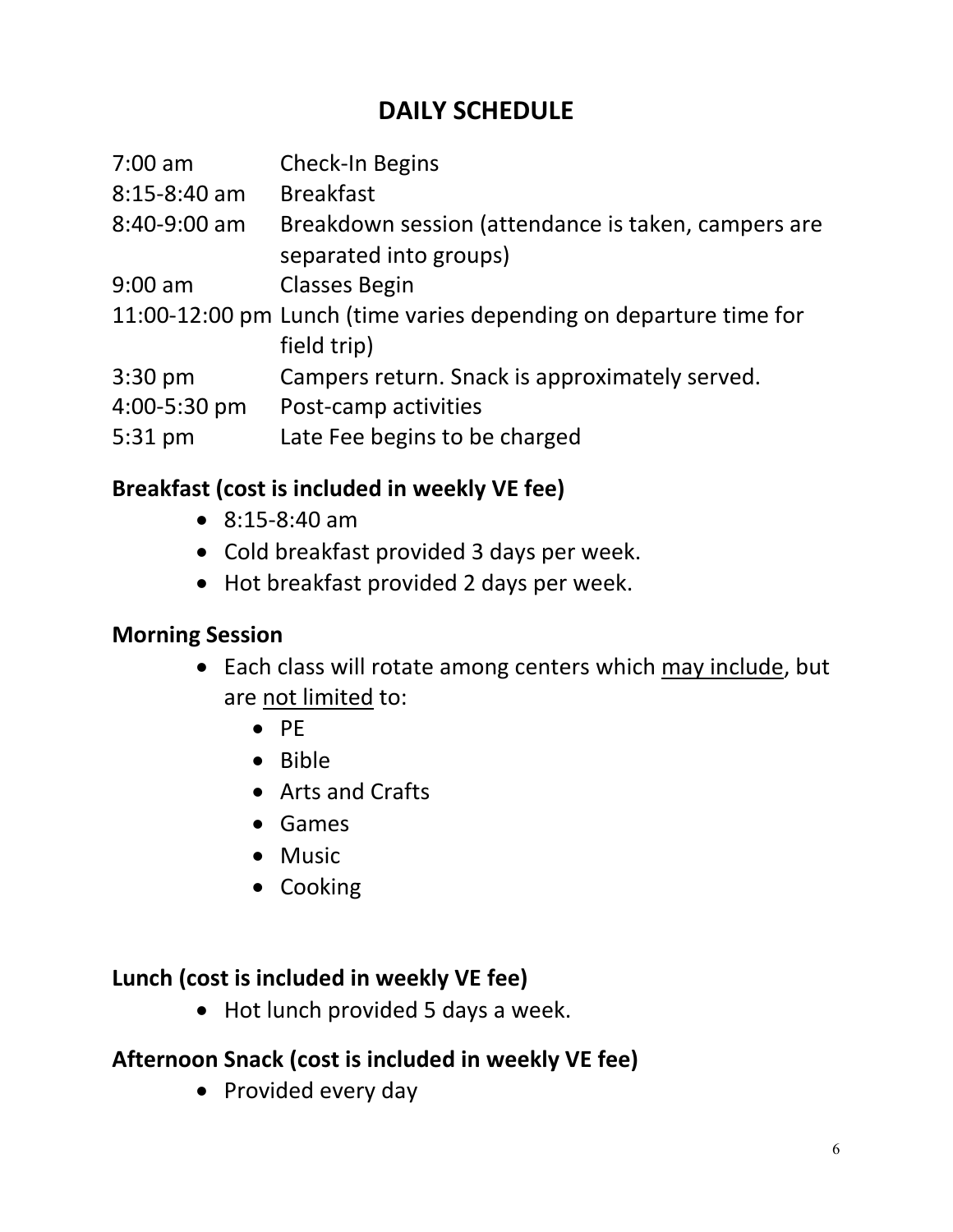# **ACTIVITIES**

#### **Field Trips**

- Trips scheduled almost every day to include
	- Swimming
	- Movies
	- Skating
	- Bowling
	- Parks
	- Minigolf
	- Other exciting activities
- What to Bring
	- Swimsuit and towel in a pool bag on swim days.
	- Sunscreen please send your child with sunscreen daily labeled with their name.
- Conduct on the Field Trip/Outing– Things to Remember
	- We are visitors in someone else's facility. Each of us must display his/her best behavior.
	- If a child presents a discipline problem while on site at school or on a field trip, he/she will not be allowed to attend the next field trip.
- Chapel
	- Held weekly throughout the summer
	- Includes a time of praise and worship in song
	- Includes guest speakers
	- Calvary Vacation Bible School all campers will attend.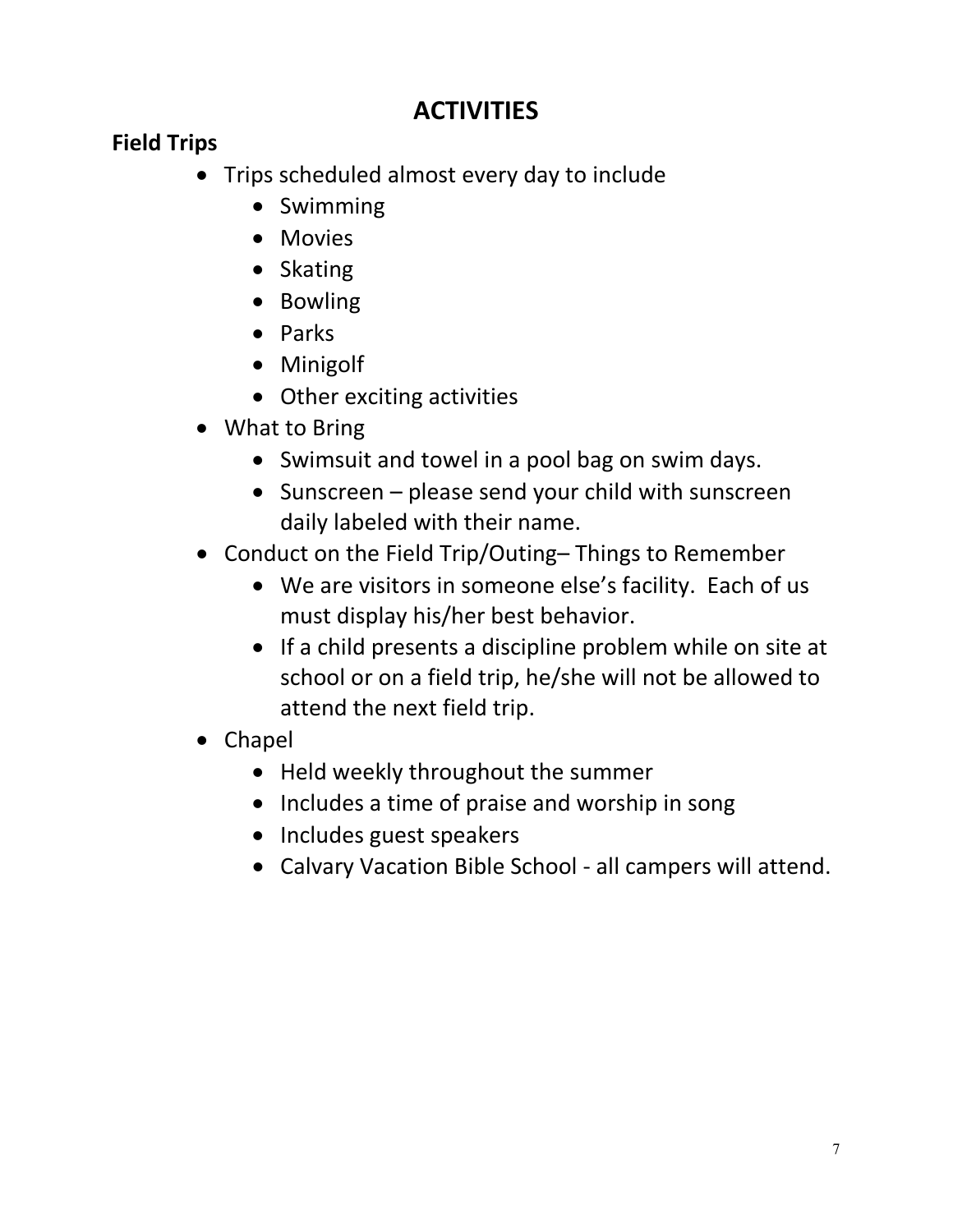# **MISCELLANEOUS**

#### **Assigned Rooms**

• Each class is assigned a classroom. It will be the duty of each class to tidy up and clean its room throughout the day.

#### **Dress Code**

- Acceptable Clothing
	- Modest shorts
	- Shirts/blouses which cover the entire stomach
- Unacceptable Clothing
	- Shorts which are obviously too short
	- Shirts/blouses which do not cover the entire stomach
	- Shirts/blouses with inappropriate messages
	- Questionable attire will be brought to the attention of the director. The director's decision on the matter will be final.

#### **Electronic Devices**

• Games, phones, iPods, and other electronic devices **ARE NOT ALLOWED** at VE at any time during the camp. We are not responsible for lost or broken items.

#### **Group Assignments**

- VE campers are organized into a minimum of 2 groups.
	- National League grades 1-3
	- American League grades 4-6
	- There will be no "mixing" of groups.

#### **Lost and Found**

- **Each evening**, anything left at VE Camp will be taken to Lost and Found. Lost & Found is located in the Academy Foyer.
- Items left in Lost and Found for an **unreasonable** amount of time will be donated to a charitable organization.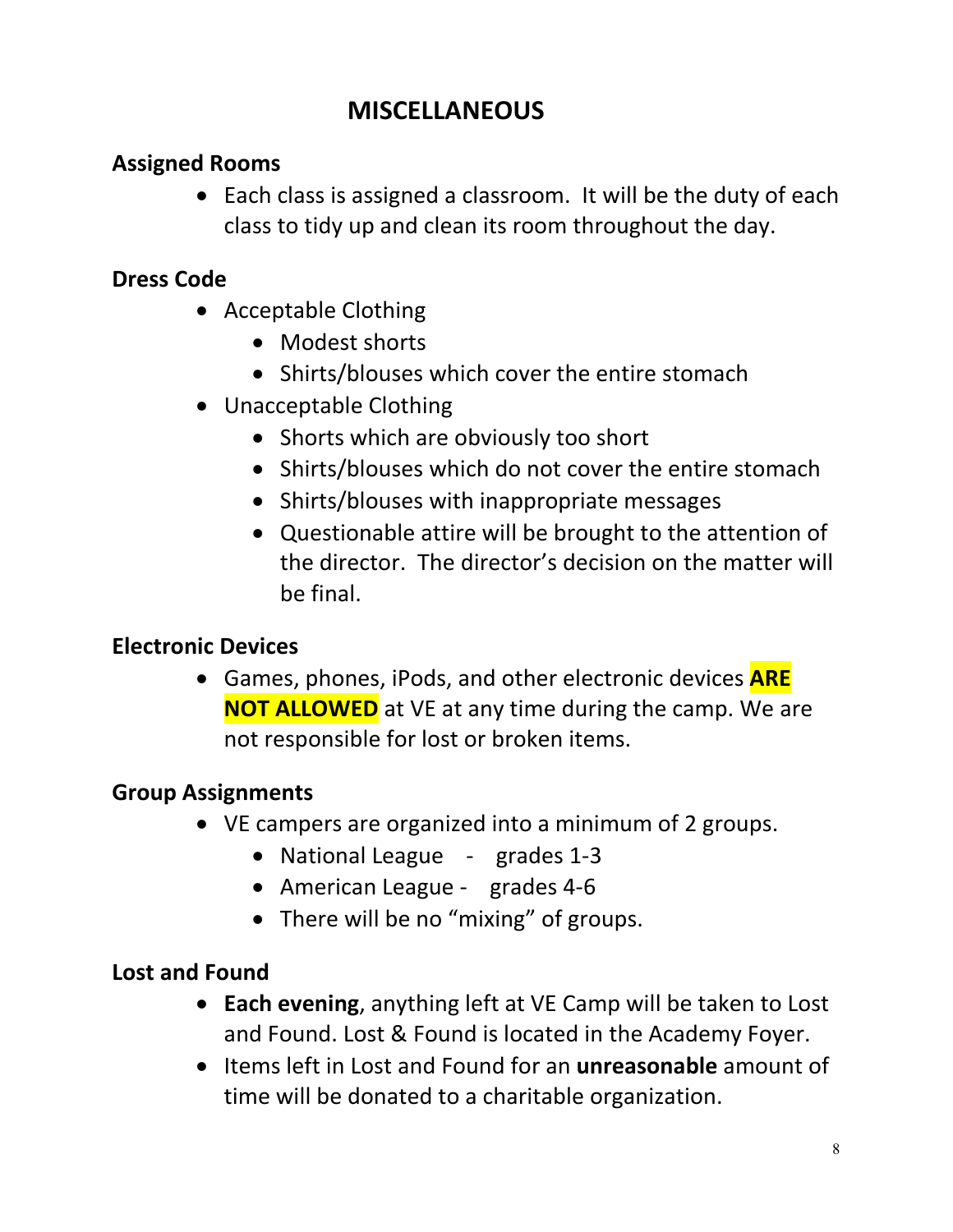\*\***IMPORTANT:** Please **LABEL EVERYTHING** your child brings/wears. **VE does not assume responsibility for lost, broken or stolen items.**  Please **hold your child accountable for items brought to camp each day.**

#### **Snack Money Is Optional**

- Your weekly fee provides your child with breakfast, hot lunch, and afternoon snack.
- Snack money is your child's responsibility & should be given to his/her counselor in an envelope or please make certain your child has a pocket in which to keep their money.

#### **Food Allergies**

- **Written notice from you doctor to the food director upon enrollment** is required for your child's safety.
- You may be asked to provide an alternative lunch/snack for your child on the day that he/she is unable to eat the lunch/snack we provide.

#### **Head Lice**

- Random checks on all campers
- If lice or nits are found, the camper will be sent home.
- A VE staff member must inspect the child and find him/her to be **free of nits** before the camper may return.

#### **Prescription Medicine**

- Must be given to VE staff at check-in. It must be in the original bottle with child's name on the bottle.
	- Logged in
	- Administered at the appropriate time.
	- Will be taken on field trips if necessary for appropriate administration.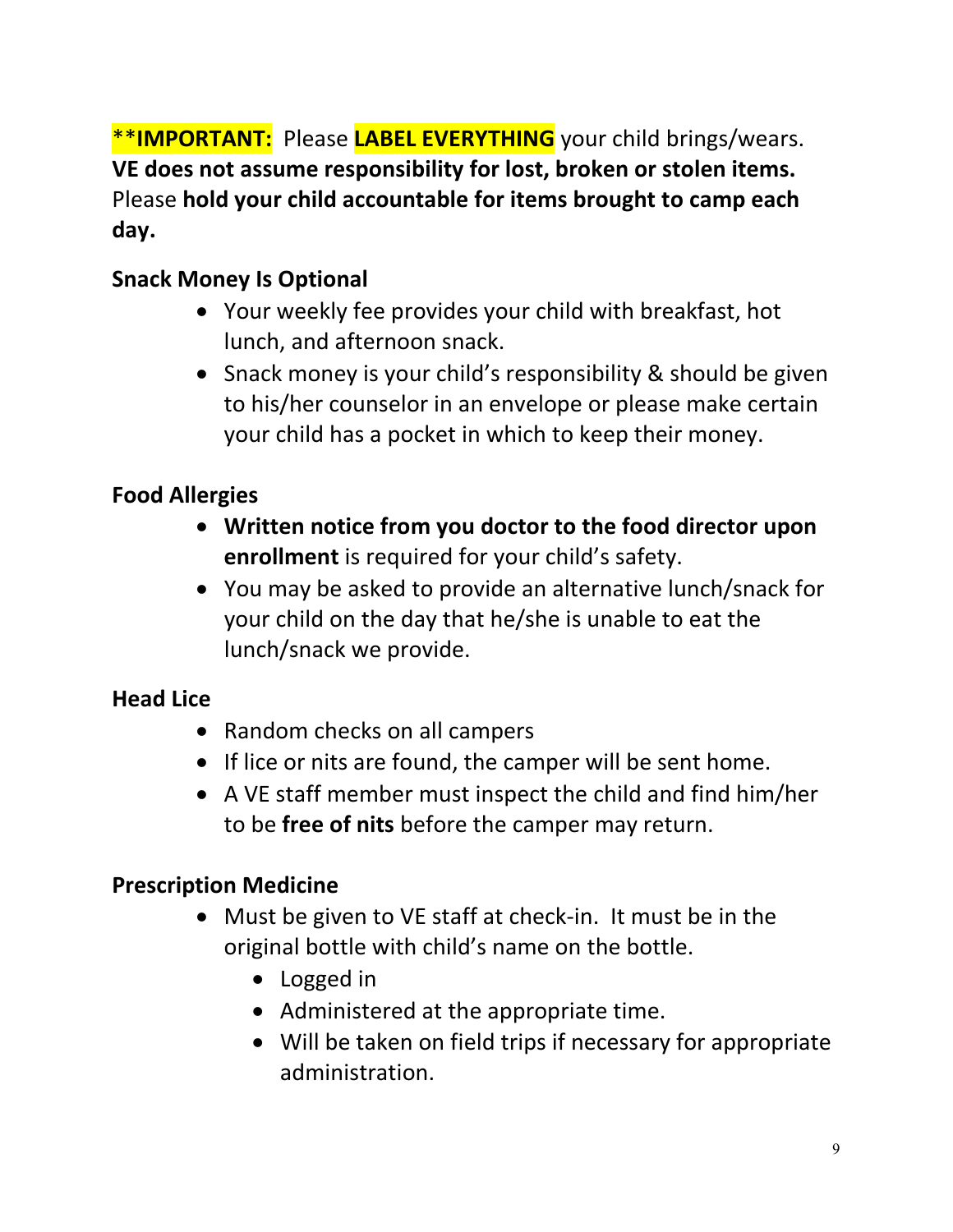#### **Sickness**

• As a general rule, when a camper has a fever of 101 degrees or above and/or exhibits symptoms severe enough to prevent being in the classroom, the camper will be sent home. A camper shall not return to VE until they are symptom-free for 24 hours. If your camper becomes ill while at VE, please make arrangements to pick them up **promptly**. Payments according to your contractual agreement will still be expected. There are no refunds or credit given for any missed days.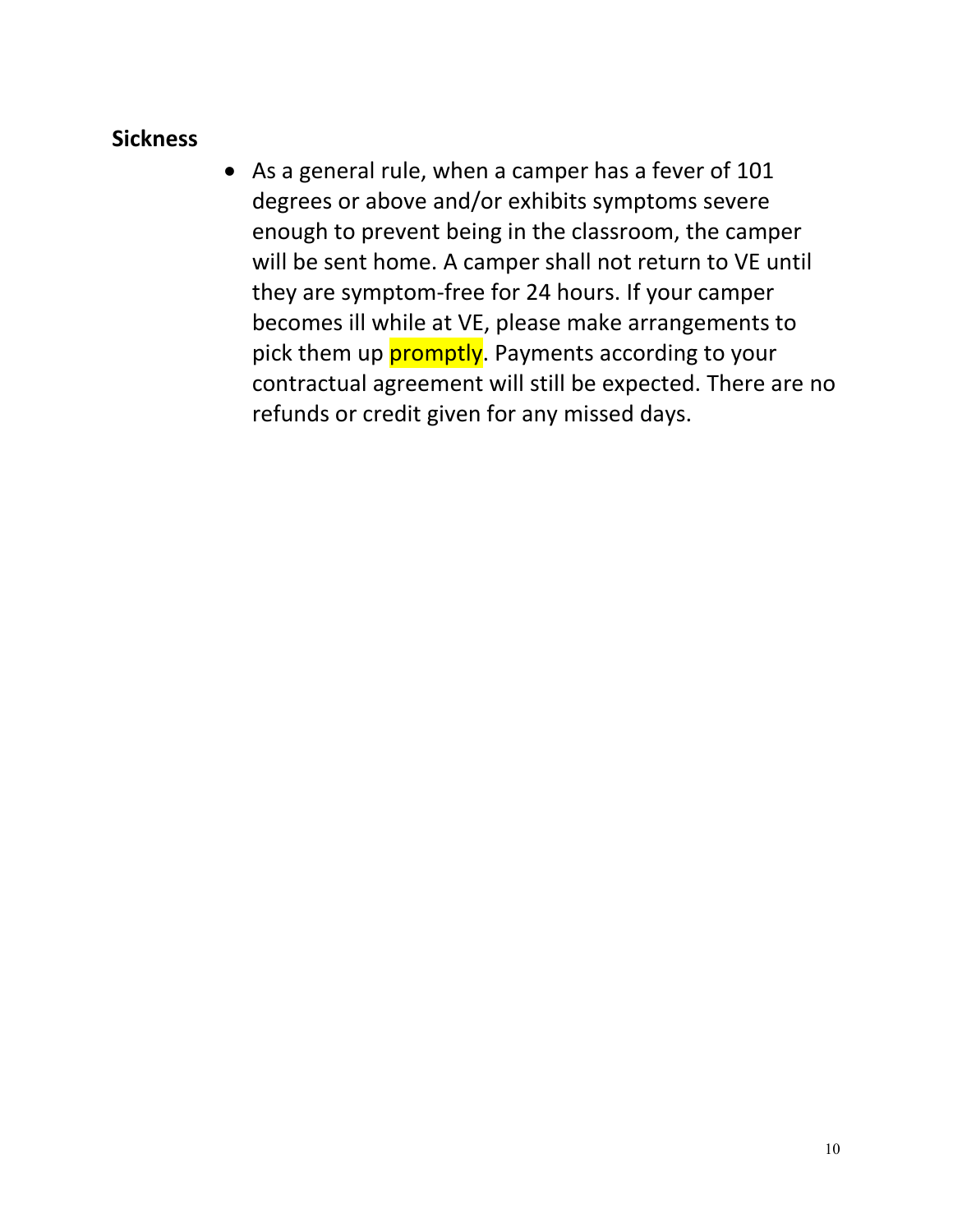## **Camper Conduct**

#### **Bus**

- Keep voices low.
- Keep hands, feet, and all other objects to oneself.
- Stay seated.
- Avoid distracting the bus driver.

#### **Cafeteria**

- Mealtime should be a pleasant time.
- A camper will not be forced to eat a food item he/she does not like.
- No food item will be withheld from a camper because he/she chooses not to try something.
- Stay seated.
- Follow directions.
- Exercise good table manners.
- Speak quietly (indoor voices).
- Do not throw food, milk, cartons, etc.
- Keep hands, feet, and all other objects to oneself.
- Use appropriate language (Is it Kind? True? Necessary?)

#### **Gym**

- Use each piece of equipment for its intended purpose.
- Keep hands, feet, and all other objects to oneself.
- Do not go under the bleachers unless given permission.
- Do not leave Gymnasium unless given permission.
- Share all equipment.
- Do not go into the ball closet at any time.

#### **Classroom**

- Follow all directions.
- Raise hand to speak.
- Do not disrupt someone else's opportunity to learn.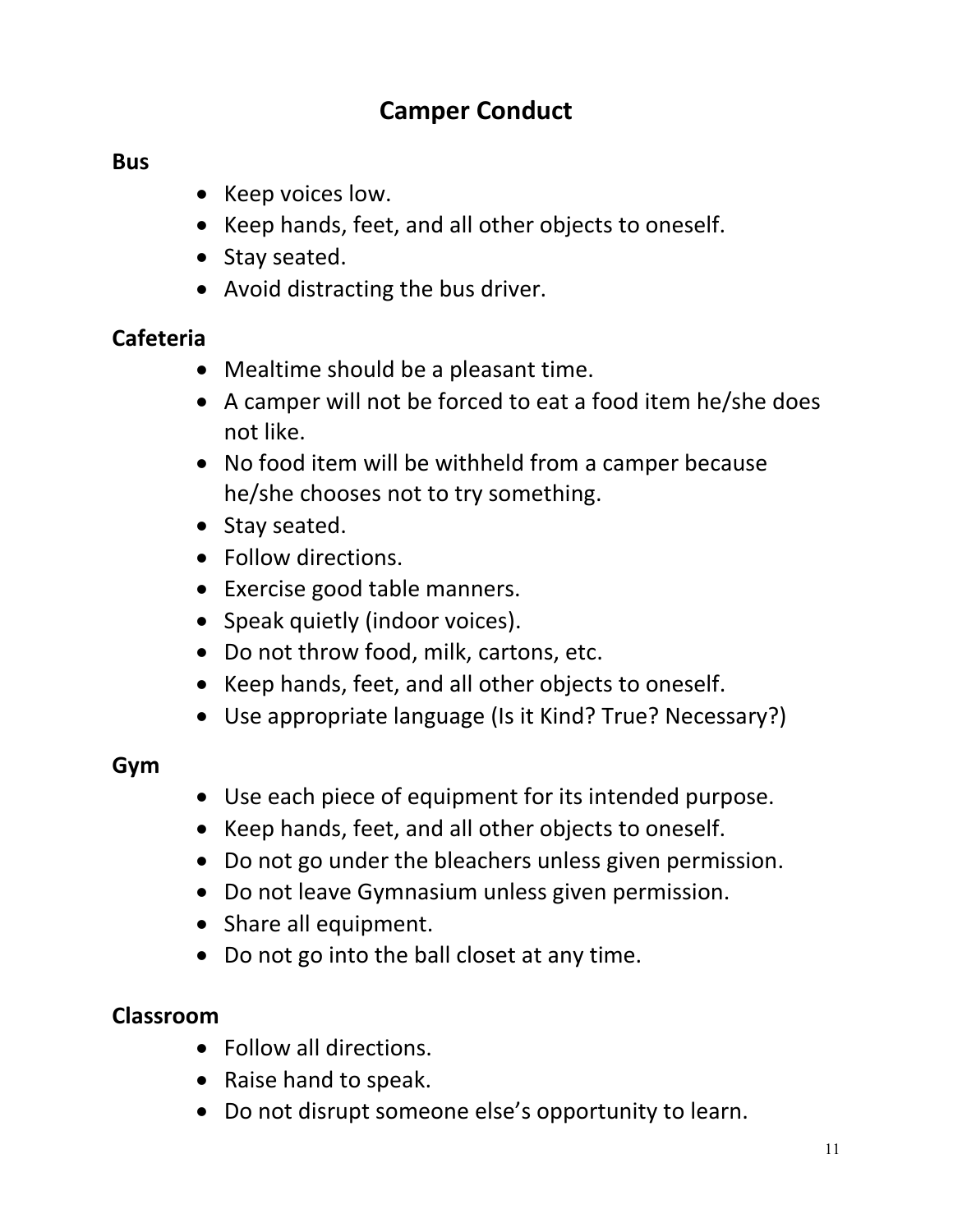- Keep hands, feet, and all other objects to oneself.
- Use appropriate language (Is it Kind? True? Is it Necessary to say?)
- Stay seated.
- Treat the room and all objects in the room with respect. If it is not yours…don't mess with it!

#### **Playground**

- Use each piece of equipment for its intended purpose.
- Follow directions of the playground supervisor.
- Do not throw rocks/wood chips.
- Keep hands, feet, and all other objects to oneself.
- Use language appropriate (Is it Kind? True? Necessary?).
- Use age appropriate playground equipment.

#### **DAILY CONSEQUENCES FOR CONDUCT VIOLATION**

1<sup>st</sup> offense: Verbal warning 2<sup>nd</sup> offense: 5 minute time-out 3<sup>rd</sup> offense: 10 minute time-out, call to parent 4<sup>th</sup> offense: Sent home for the rest of the day *Consequences may vary depending on the severity of the offense.*

# **Consequences for Serious Misconduct**

#### **Loss of field trip/Call to parent/Suspension behavior**

- Excessive disrespect to an adult.
- Willful disobedience
- Fighting
- Misuse of God's name or obscene language.
	- We will have the camper to call the parent and repeat the language he/she has been using at VE Camp.
- Use of gang or satanic symbols
- Indecent, gross, or obscene behavior
- Leaving the classroom, building, grounds or camp activity without permission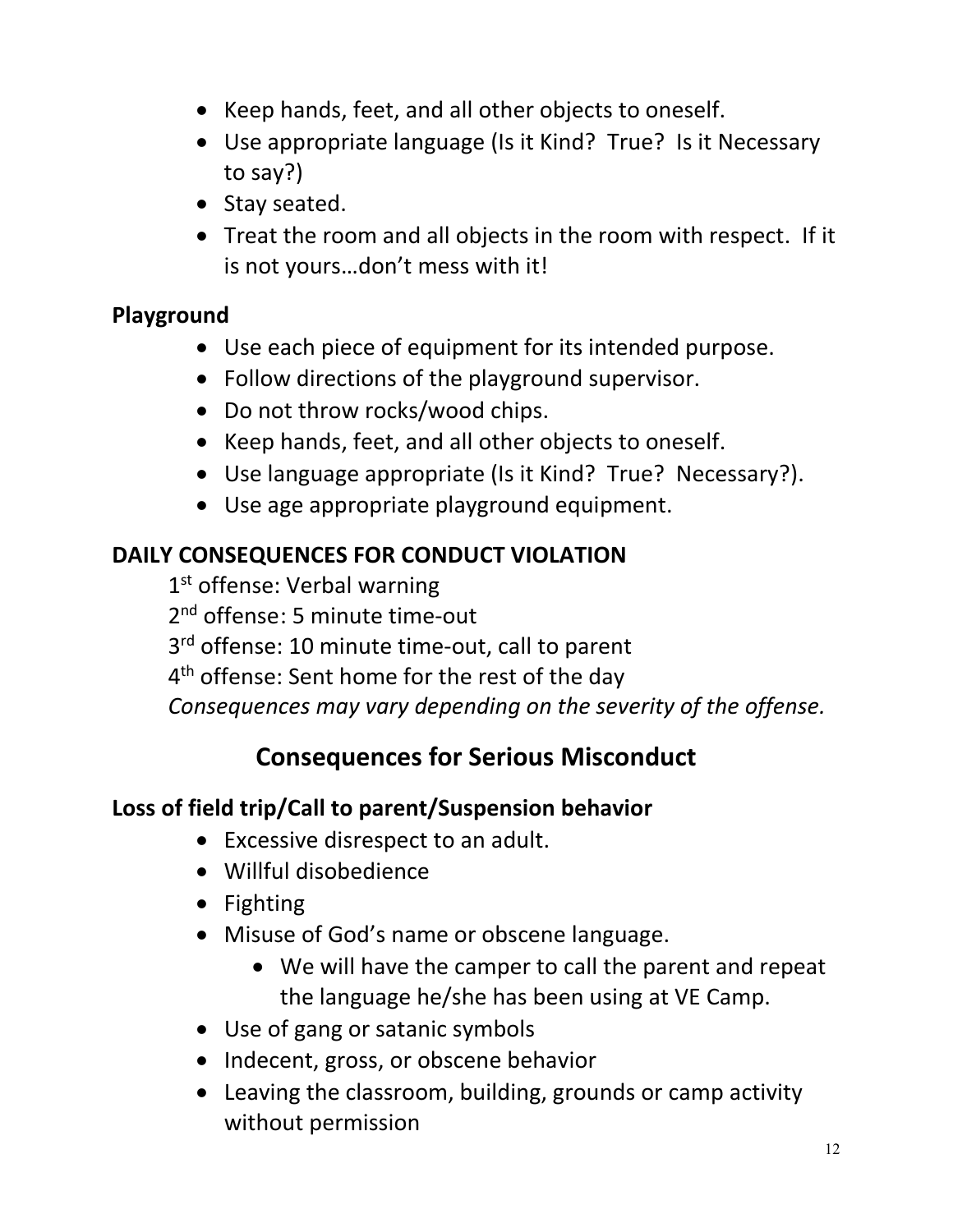- Stealing
- Hurting another individual
- Threatening another camper

#### **Disciplinary Steps**

#### Step 1

- Camper meets with the VE Camp director(s) for counseling, indicating the seriousness of the offense(s).
- Parent/guardian informed via telephone by the VE Camp director(s) of the behavior(s) leading to Step 1.

#### Step 2

- Camper serves an out-of-camp suspension out of building for 1 day.
- Conference is held with camper, director(s), parent(s)/guardian(s). All are made aware of the Step 3 procedures which will follow if the behavior(s) continue.

#### Step 3

- Camper serves an out-of-camp suspension out of the building for 3 days.
- Conference is held with camper, director(s), parent(s)/guardian(s). All are made aware that expulsion from VE Camp is the next step if the behavior(s) continue.

#### Step 4

• Parent(s)/Guardian(s) are notified that the camper is expelled from VE Camp. Camp directors and the educational administrator are notified, and the action is recorded in the VE Camp files.